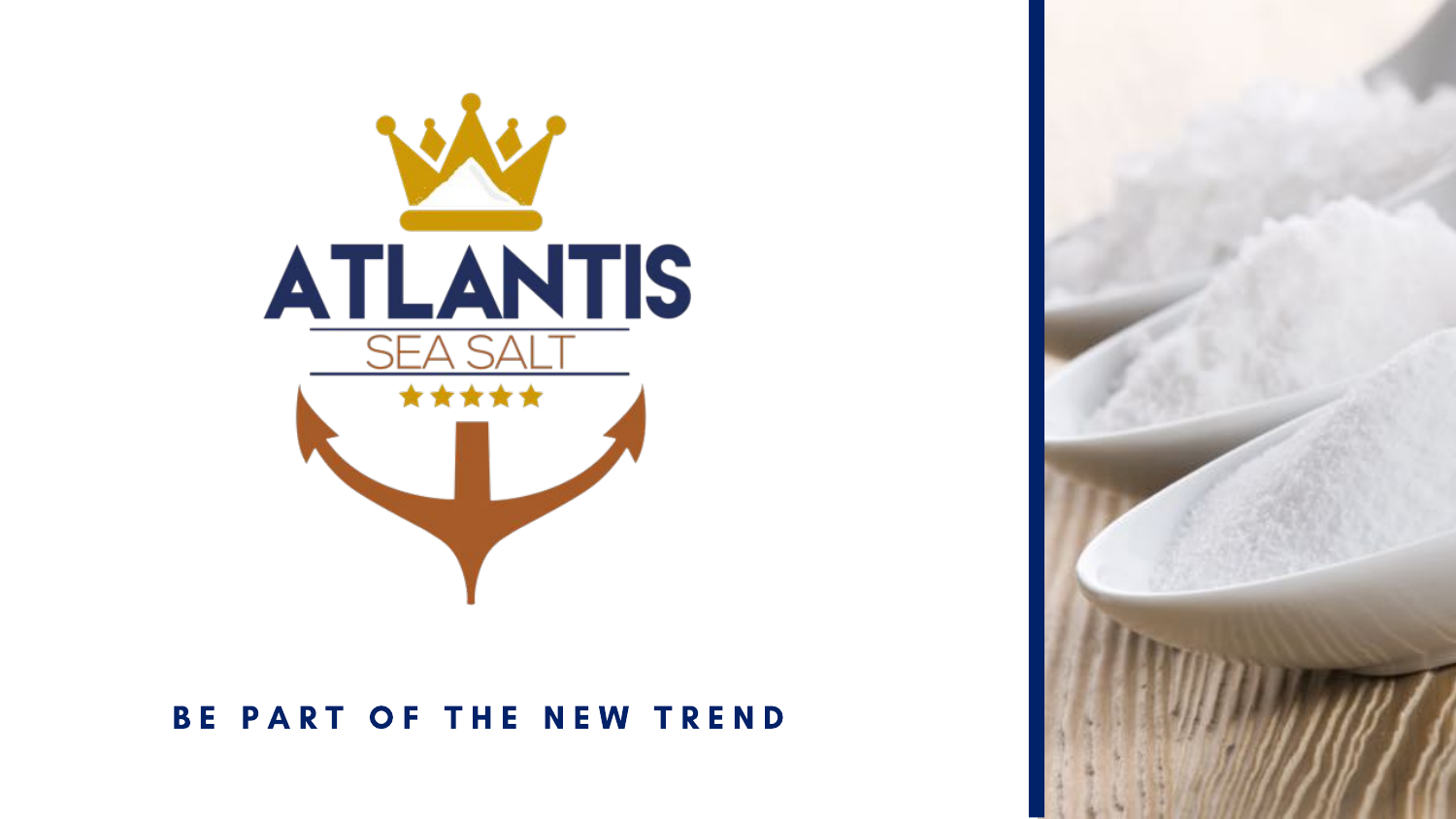

# WHO WE ARE

From the initial salt collection process to the final product packaging, our production plant is the only producer of sea salt on the Mediterranean coast to hold the **BRC global certification**, as well as the only sea salt company in Spain that carries the **Fair For Life certificate.**

Founded in 2014, Atlantis Sea Salt Company was established in Spring, Texas with the sole purpose of importing and distributing the highest quality sea salt from Spain's Mediterranean Sea into the markets of North and South America.

At a time of changing consumption trends from chemical salt to sea salt due to its natural origin and rich source of essential minerals, our offer of value is to present a quality product with the best sanitary guarantees and production capacity, supported by the highest international certifications in today's manufacturing industry.



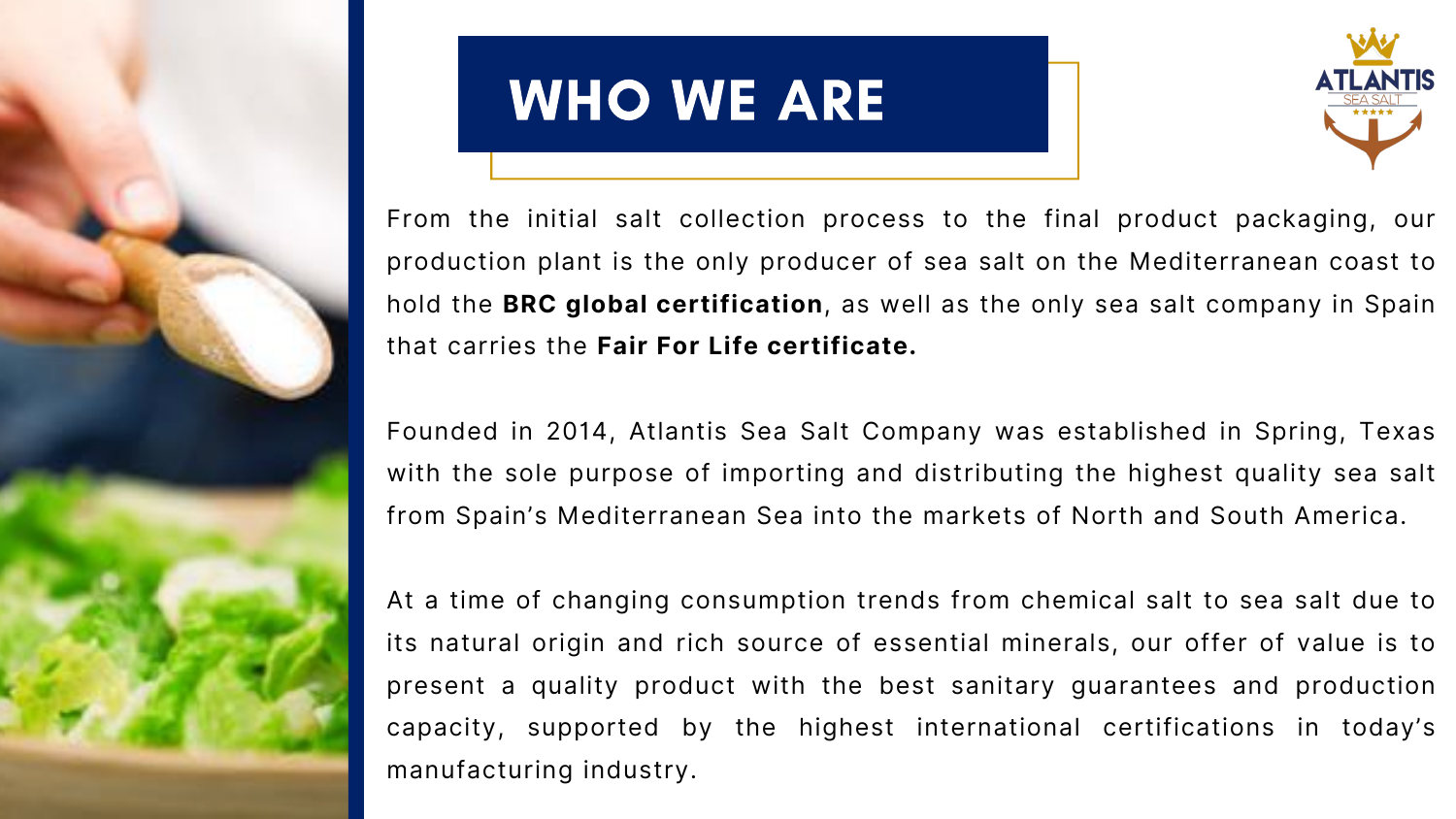

# HOW WE OPERATE

Our company has proudly designed its strategy in focusing our main resources in achieving the highest quality processes to obtain the most demanding global certifications. These include **ISO 9001:2015, BRC Global Standard for Food Safety, Kosher Certificate, Organic Salt Certification Procedure (INTERECO) and Fair for Life Certification Programme for Fair Trade, Responsible Supply Chain & Corporate Social Responsibility.**

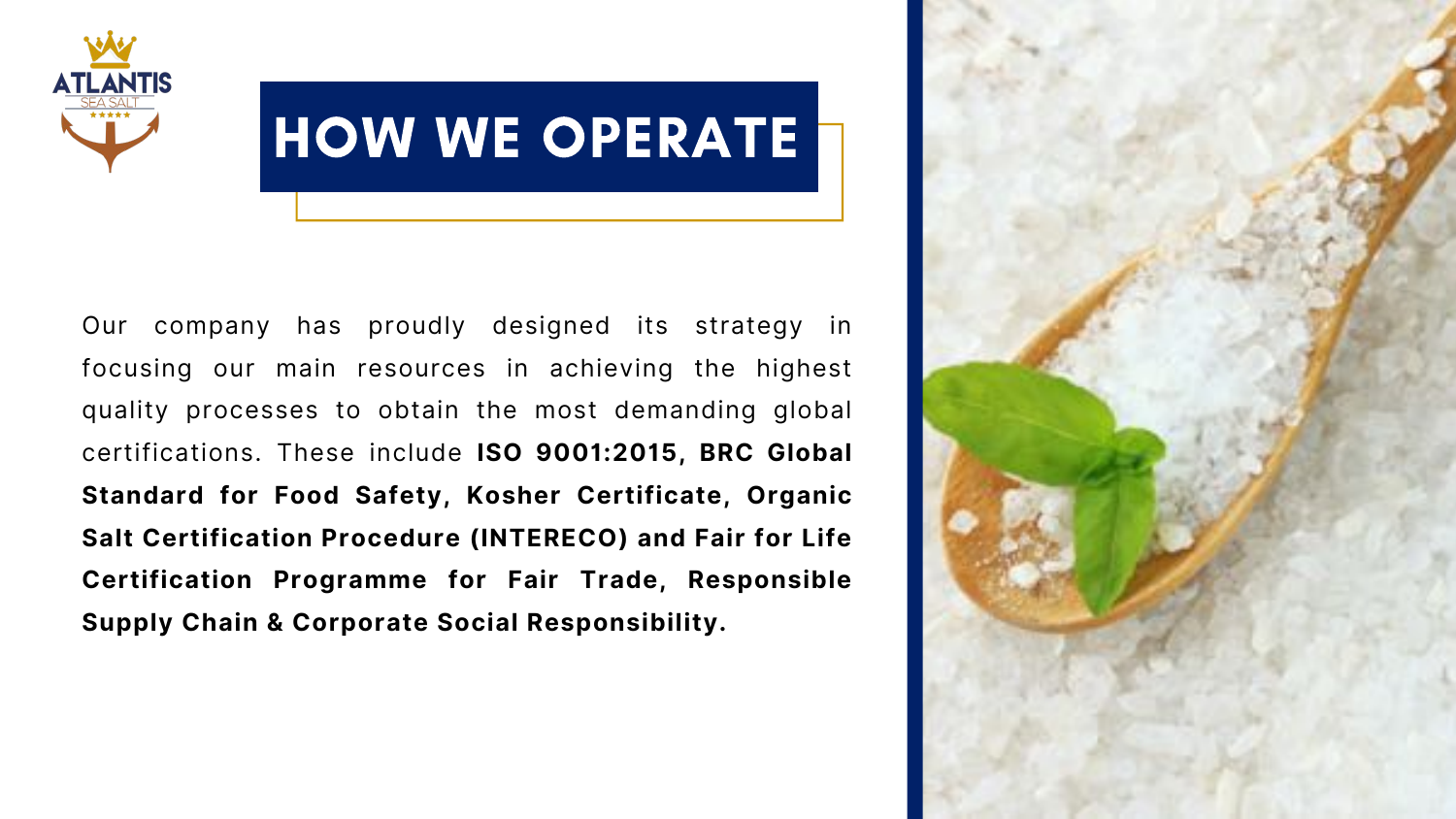

#### WHAT MAKES US BETTER

At Atlantis Sea Salt we know that food safety is important at every stage of the food supply chain. Based on this principle, our saltworks has become the only company producing sea salt from the Mediterranean Sea in Spain to carry the internationally recognized **BRC certification**, a fundamental requirement of leading retailers, manufacturers and food service organizations around the world. This global mark, in addition to our commitment to fair trade and responsible supply chains, makes our plant the only sea salt producing company in Spain with the **Fair For Life certificate**. And this combination makes us better than the rest.

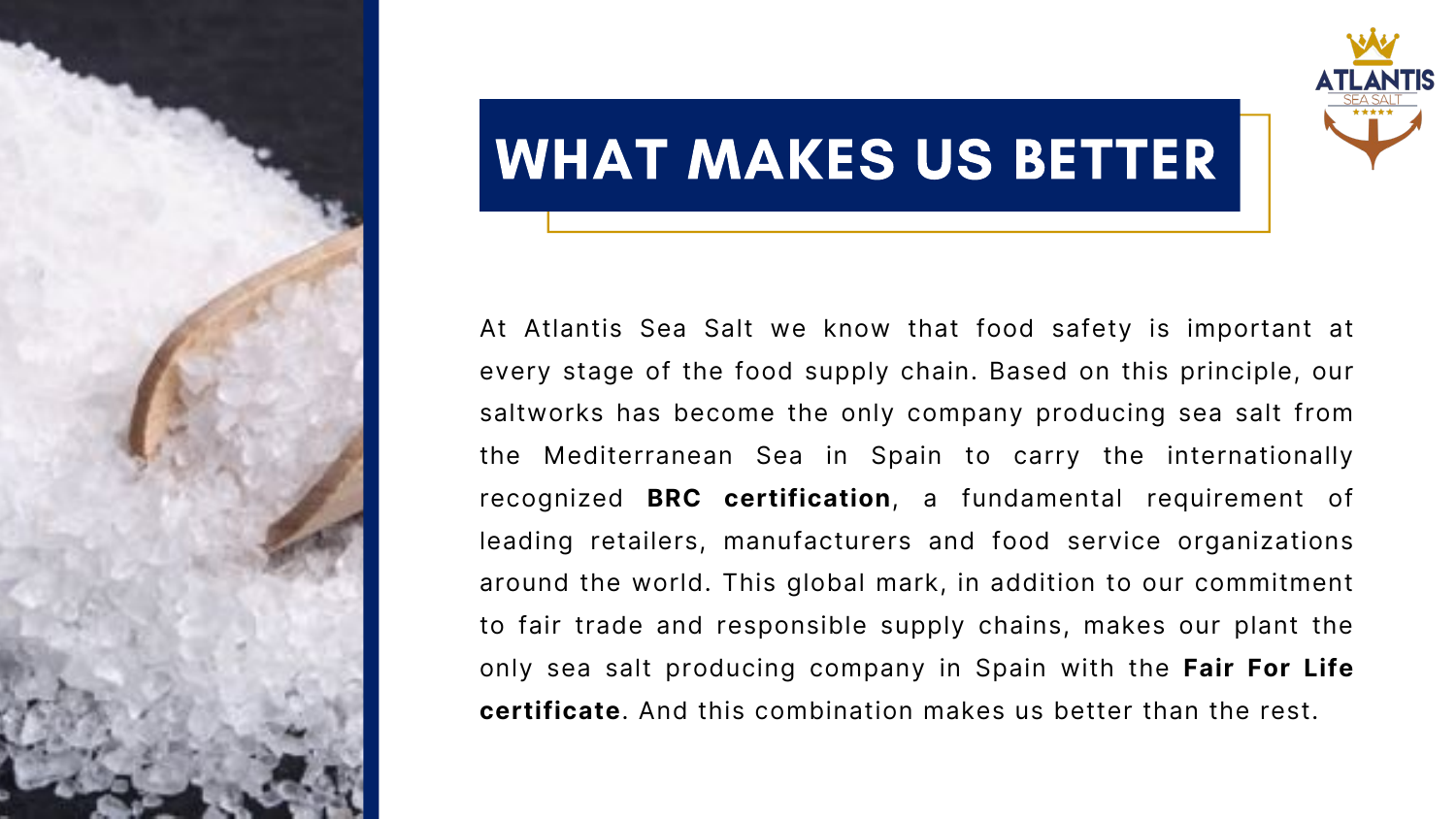

# WHAT WE OFFER

During this time of changing consumer trends in the industry, from chemical salt in favor of sea salt due to its natural origin and richness of essential minerals for the human body, we offer a product of excellent quality with the highest sanitary guarantees and manufacturing capability as a top-of-the-line alternative to retail leaders through our brand, Atlantis Sea Salt. Our global certifications guarantee a level of quality and sanitation that no other Mediterranean Sea salt can offer.

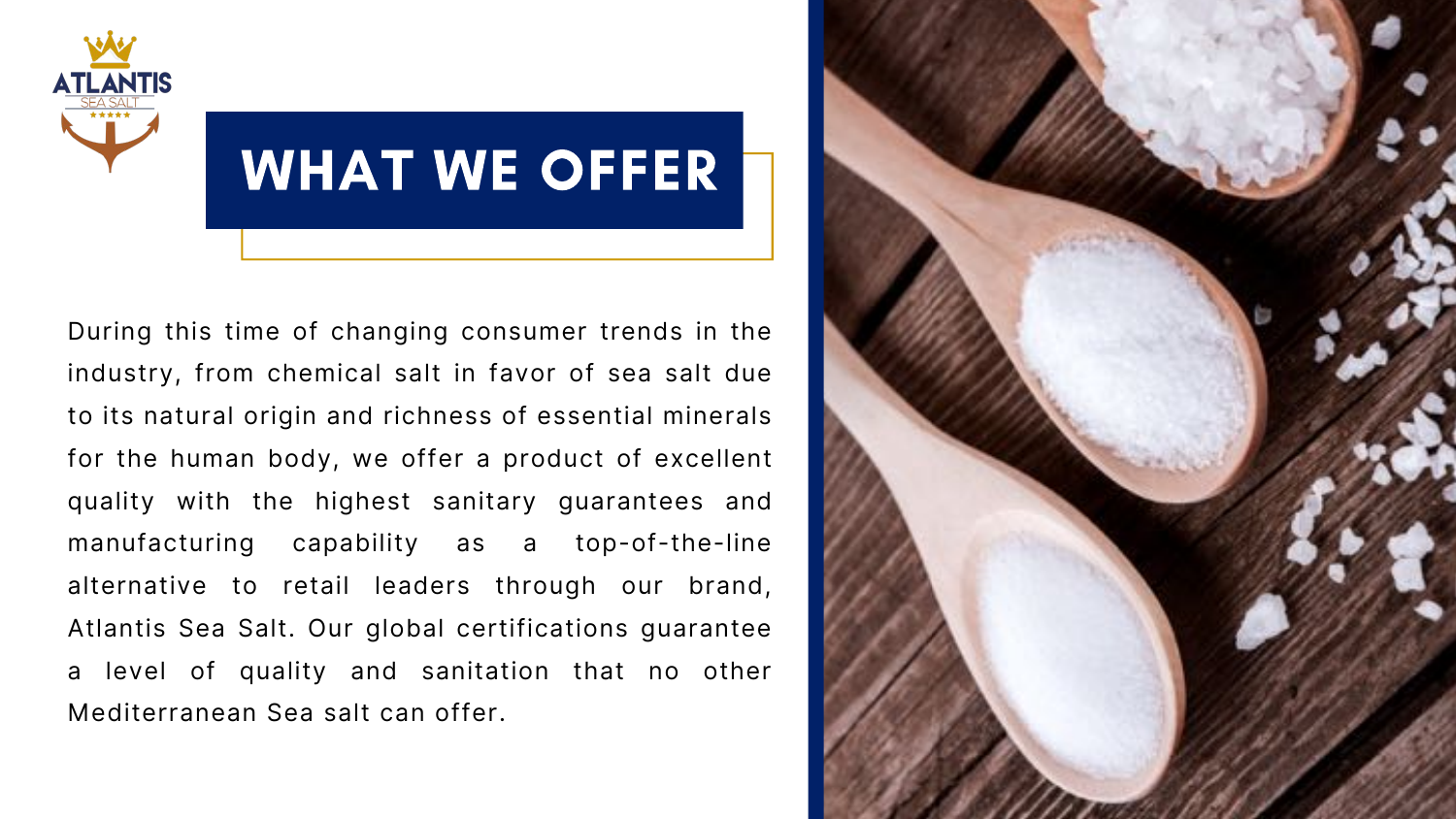# OUR LINE OF PRODUCTS



#### COARSE **SEA SALT**

#### GRILL **SEA SALT**





#### **FINE SEA SALT**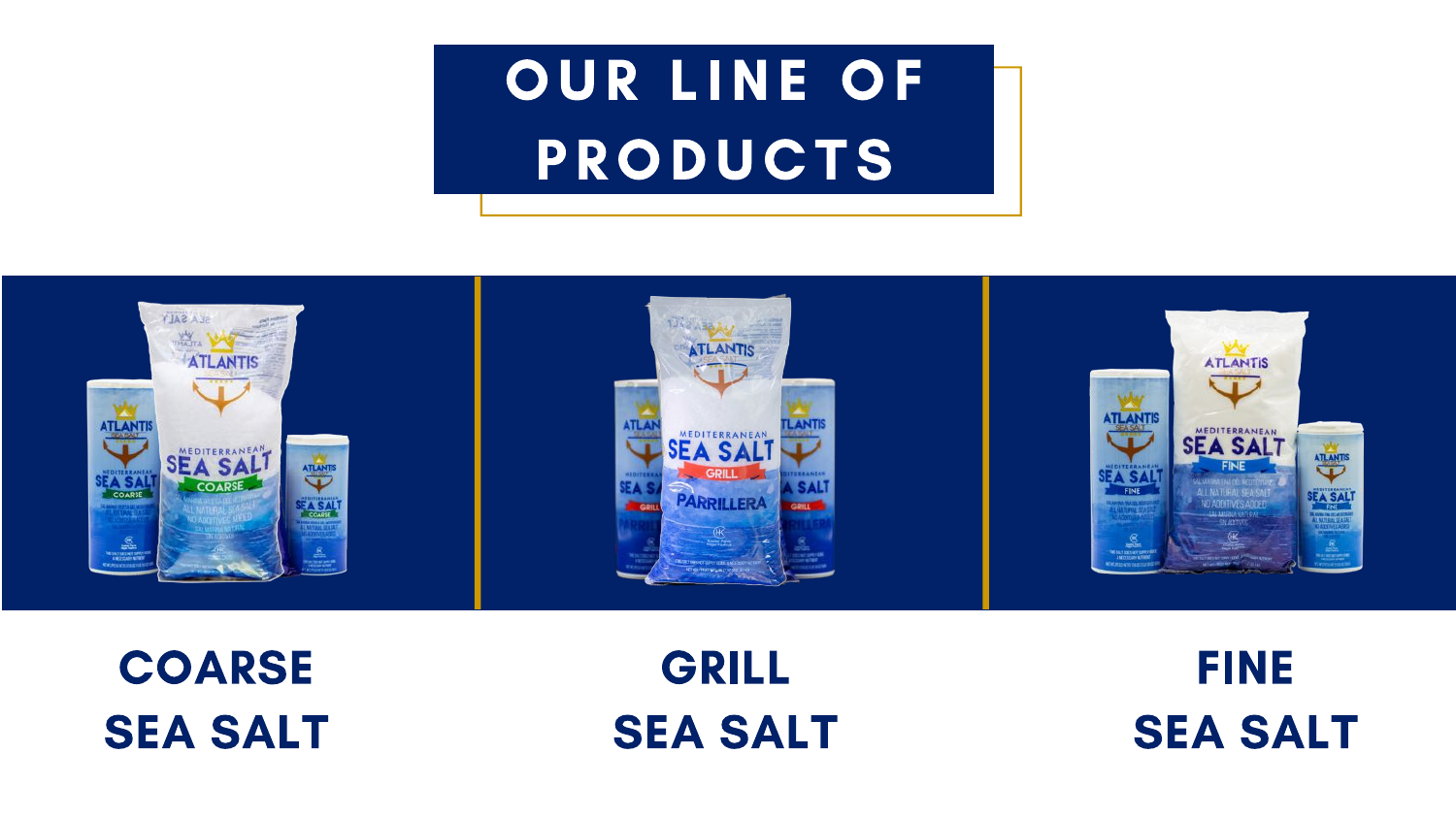

#### THE PERFECT PRODUCT FOR GRILLING SEASON



| <b>ITEM DESCRIPTION</b>              | <b>ITEM UPC CODE</b> | <b>PACK/SIZE</b> |
|--------------------------------------|----------------------|------------------|
| <b>Grill Sea Salt Shaker 500 gms</b> | 86680400042          | 12 / 17.6 oz     |
| <b>Grill Sea Salt Bag 1 kg</b>       | 86680400044          | 12 / 35.27 oz    |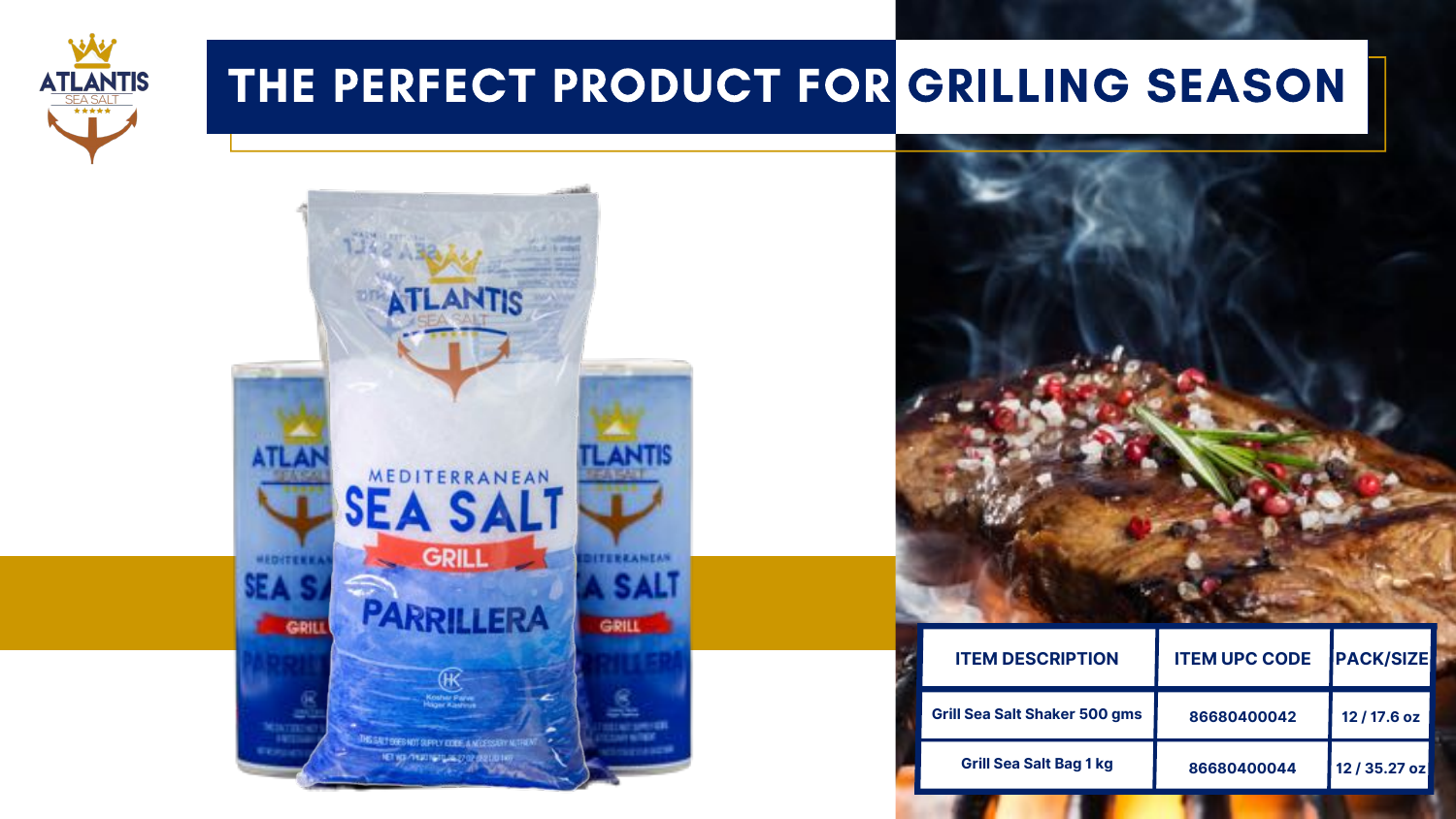## OUR QUALITY CERTIFICATIONS













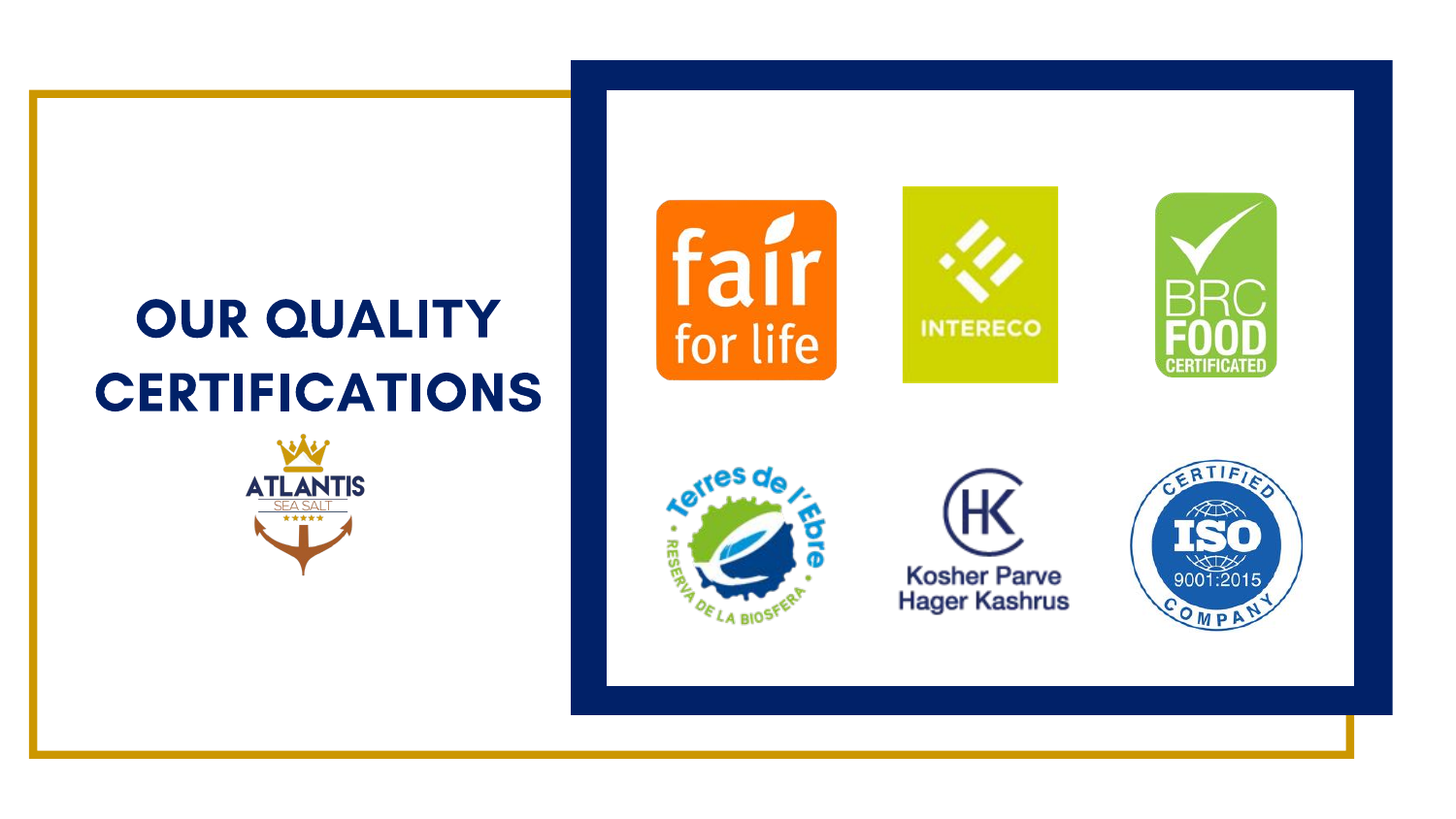

#### OUR CLIENTS